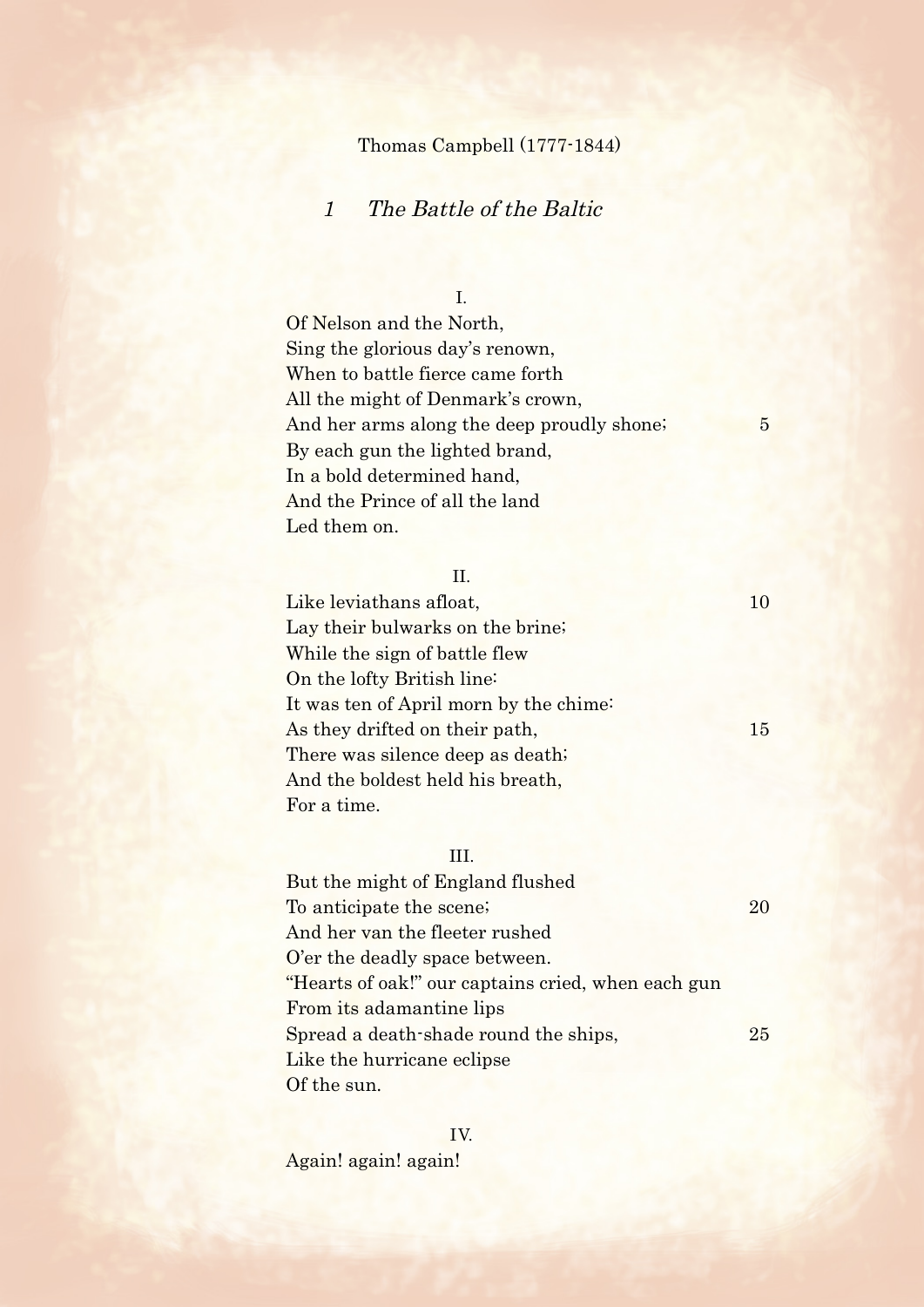And the havoc did not slack, Till a feeble cheer the Dane 30 To our cheering sent us back; Their shots along the deep slowly boom – Then ceased  $-$  and all is wail, As they strike the shattered sail; Or, in conflagration pale, 35 Light the gloom.

### V.

Out spoke the victor then, As he hailed them o'er the wave: "Ye are brothers! ye are men! And we conquer but to save; 40 So peace instead of death let us bring; But yield, proud foe, thy fleet, With the crews, at England's feet, And make submission meet To our king." 45

#### VI.

Then Denmark blessed our chief, That he gave her wounds repose; And the sounds of joy and grief From her people wildly rose, As death withdrew his shades from the day, 50 While the sun looked smiling bright O'er a wide and woeful sight, Where the fires of funeral light Died away.

### VII.

Now joy, old England, raise! 55 For the tidings of thy might, By the festal cities' blaze, Whilst the wine-cup shines in light; And yet amidst that joy and uproar, Let us think of them that sleep,  $60$ Full many a fathom deep, By thy wild and stormy steep, Elsinore!